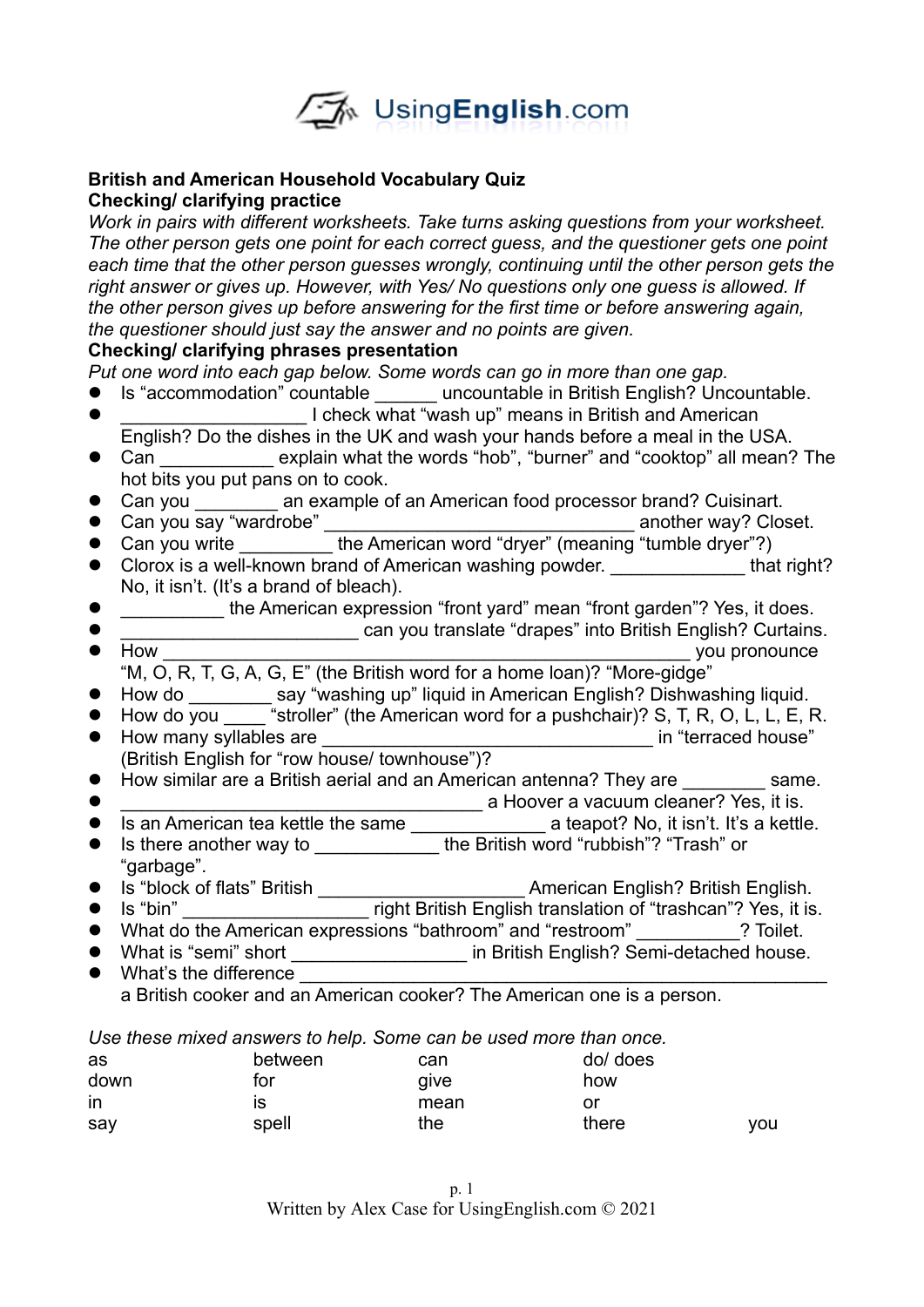

## **Student A**

*Work in pairs with different worksheets. Take turns asking questions from your worksheet. The other person gets one point for each correct guess, and the questioner gets one point*  each time that the other person quesses wrongly. If the other person gives up before *answering, no one gets any points.* 

- Is "accommodation" countable or uncountable in British English? Uncountable. (It's the plural word "accommodations" in American English).
- Can I check what "wash up" means in British and American English? Do the dishes in the UK and wash your hands before a meal in the USA.
- Can you explain what the words "socket" and "outlet" both mean? They are the places where you get electricity out of the wall.
- Can you give an example of an American reclining chair brand? La-Z-Boy.
- Can you say "wardrobe" in another way? Closet.
- Can you write down the American word "dryer" (meaning "tumble dryer") for me?
- Clorox is a well-known brand of American washing powder. Is that right? No, it isn't. (It's a brand of bleach).
- Does the American expression "front yard" mean "front garden"? Yes, it does.
- How can you translate "drapes" into British English? Curtains.
- How do you pronounce "D, U, V, E, T" (the British word for the comforter on your bed)? "Doo-vey"
- How do you say "hot water tap" in American English? Hot water faucet.
- How do you spell "story" in "the third story of my house" in British English? S, T, O, R, E, Y.
- How many syllables are there in "terraced house" (British English for "row house/ townhouse")? Three.
- How similar are a British aerial and an American antenna? They are the same.
- Is a Brillo Pad a scouring pad? Yes, it is.
- Is an American apartment the same as a British flat? Yes, it is.
- Is an American cot the same as a British cot? No, it isn't. (A camp bed and a baby's bed respectively).
- Is there another way to say the British word "rubbish"? "Trash" or "garbage".
- Is "block of flats" British or American English? British. (It's "apartment block" in the US).
- Is "bin" the right British English translation of "trashcan"? Yes, it is.
- What do the American expressions "bathroom" and "restroom" mean? Toilet.
- What is "dorm" short for in British and American English? Dormitory.
- What's the difference between a British cooker and an American cooker? The American one is a person.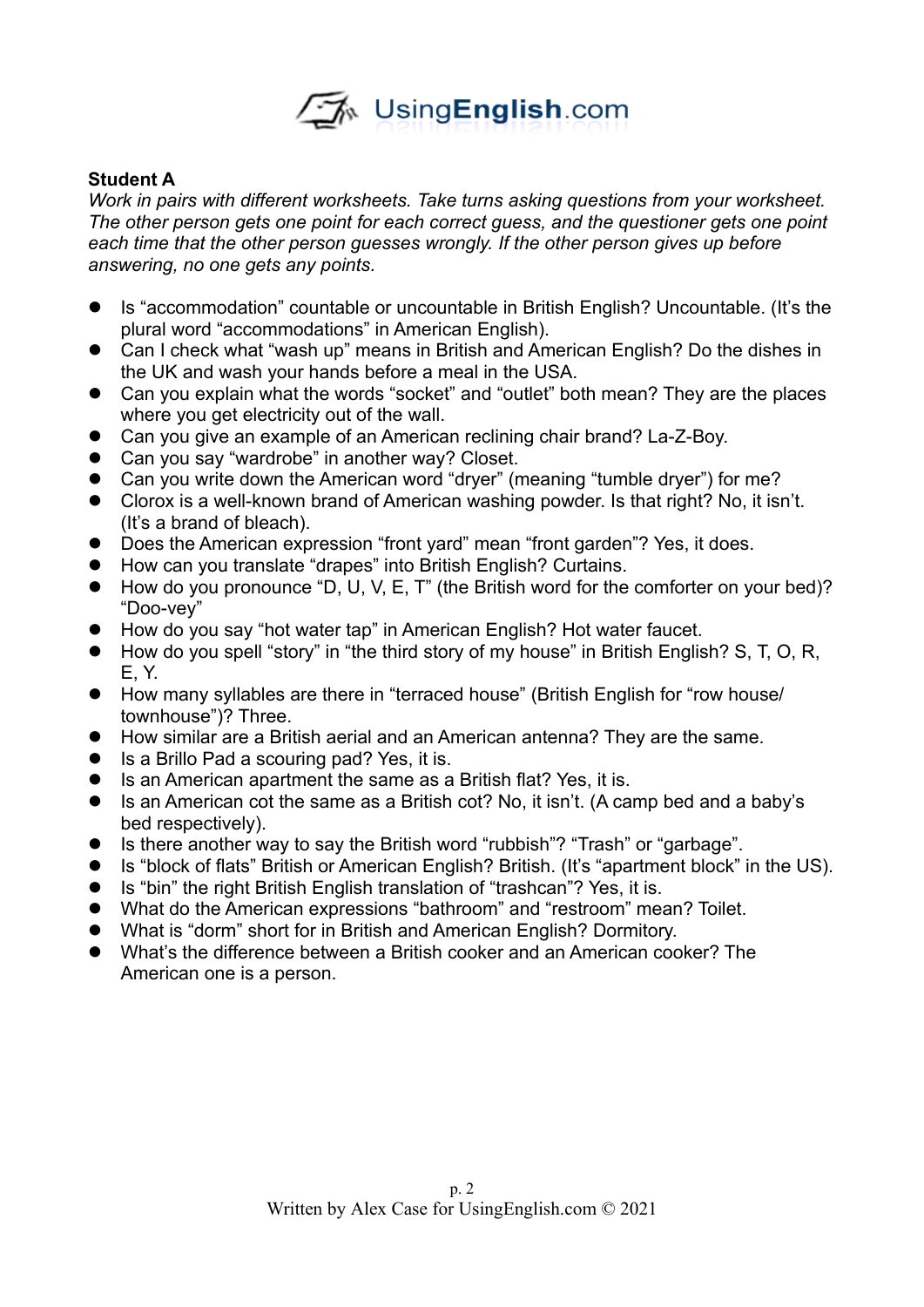

## **Student B**

*Work in pairs with different worksheets. Take turns asking questions from your worksheet. The other person gets one point for each correct guess, and the questioner gets one point each time that the other person guesses wrongly. If the other person gives up before answering, no one gets any points.* 

- Is a British flannel (meaning a facecloth) countable or uncountable? Countable.
- Can I check what "third floor" means in British and American English? The third floor above the ground in British English and the second floor above the ground in American English.
- Can you explain what the words "hob", "burner" and "cooktop" all mean? The hot bits you put pans on to cook.
- Can you give an example of an American food processor brand? Cuisinart.
- Can you say "washer" in a different way? Washing machine.
- Can you write down the British expression "electric razor" (meaning "electric shaver")?
- Dumpster is a well-known American brand of skip? Is that right? Yes, it is.
- Does the American expression "easy chair" mean "armchair"? Yes, it does.
- How can you translate "clothes peg" into American English? Clothes pin.
- How do you pronounce "M, O, R, T, G, A, G, E" (the British word for a home loan)? "More-gidge"
- How do you say "washing up" liquid in American English? Dishwashing liquid
- How do you spell "stroller" (the American word for a pushchair)? S, T, R, O, L, L, E, R.
- How many syllables are there in "chest of drawers" (British English for "bureau" or "dresser")? Three.
- How similar are the British and American meanings of "hamper"? They are quite different (a picnic basket in the UK and a laundry basket in the USA).
- Is a Hoover a vacuum cleaner? Yes, it is.
- Is an American tea kettle the same as a teapot? No, it isn't. (It's a kettle.)
- Is a British pram the same as an American baby carriage? Yes, it is.
- Is there another way to say the British action "lay the table"? Set the table.
- Is "kitchen roll" British or American English? British English. (It's "paper towel" in the US).
- Is "saucepan" the right British English translation of "dishpan"? No, it isn't. (The right British English translation of "dishpan" is "washing up bowl").
- What does the American expression "front walk" mean? Garden path.
- What is "semi" short for in British English? Semi-detached house. (It's a "semi-trailer truck" in American English).
- What's the difference in meaning between a tea towel and a dish towel? There is no difference.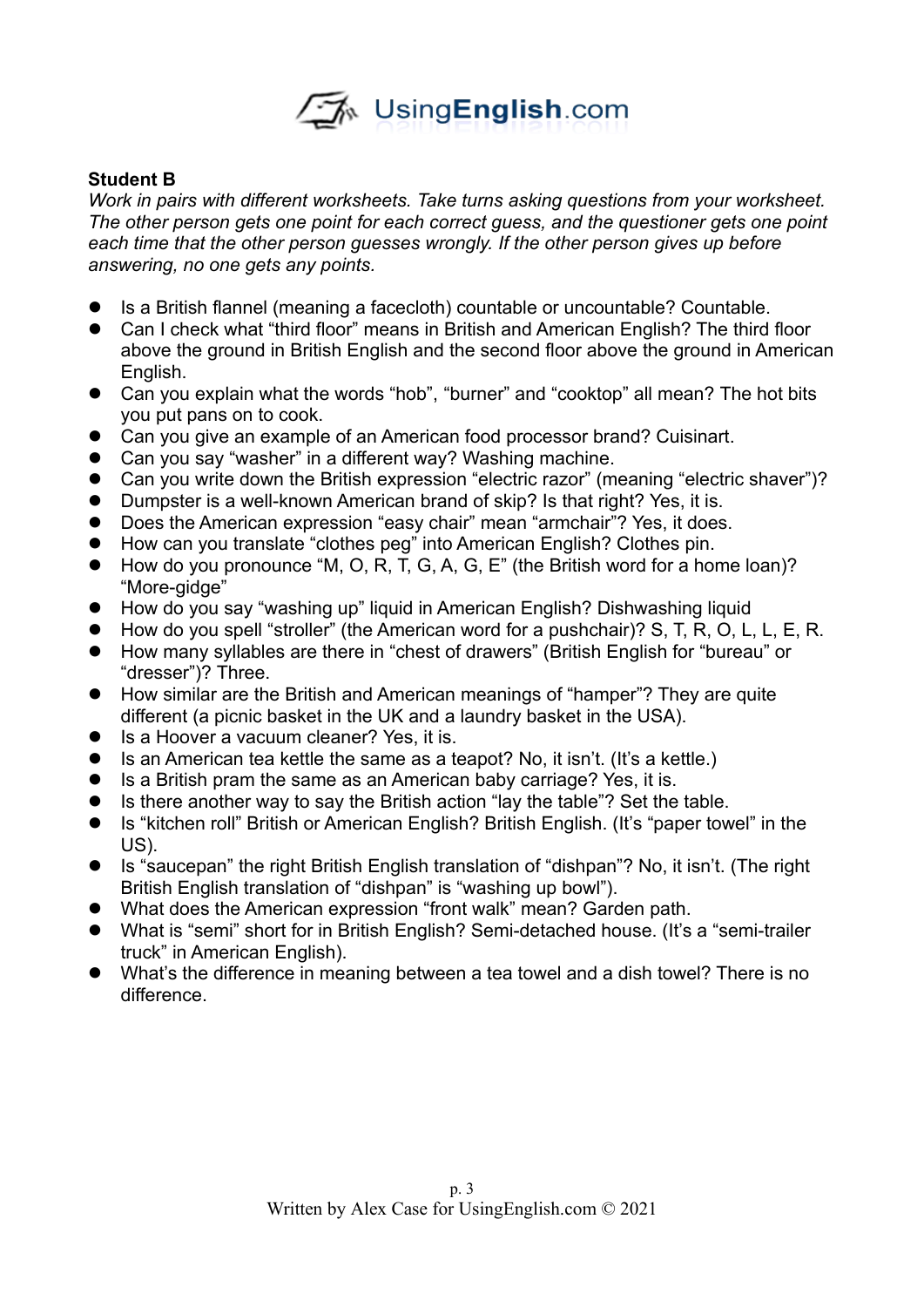

*First of all without looking above, match the British and American words with the same meaning below:*  accommodation antenna

socket closet and closet closet wardrobe drapes and the drapes of the drapes drapes of the drapes of the drapes of the drapes of the drapes of the drapes of the drapes of the drapes of the drapes of the drapes of the drapes of the drapes of the drapes of front garden **EXECUTE:** 1.1 The set of the set of the set of the set of the set of the set of the set of the set of the set of the set of the set of the set of the set of the set of the set of the set of the set of the set curtains outlet hot water tap row.../ town... terraced house **Executive** in the set of the set of the set of the set of the set of the set of the set of the set of the set of the set of the set of the set of the set of the set of the set of the set of the set of the s aerial trash/ garbage contrast of the set of the set of trash/ garbage contrast of the set of the set of the set of the set of the set of the set of the set of the set of the set of the set of the set of the set of the set rubbish yard

- block of flats block of flats apartment block toilet burner/ cooktop flannel dishwashing… hob facecloth washing machine home loan clothes peg … pin mortgage trashcan trashcan washing up liquid washer
- pushchair baby carriage baby carriage chest of drawers bureau/ dresser hoover dish… pram dishpan lay the table front walk washing up bowl paper towel kitchen roll set... garden path stroller tea towel vacuum cleaner

bin bathroom/ restroom

*Try to remember the two meanings of each expression below, the check above.*

- wash up
- $\bullet$  cot
- $\bullet$  cooker
- $\bullet$  third floor
- **•** hamper
- $\bullet$  semi